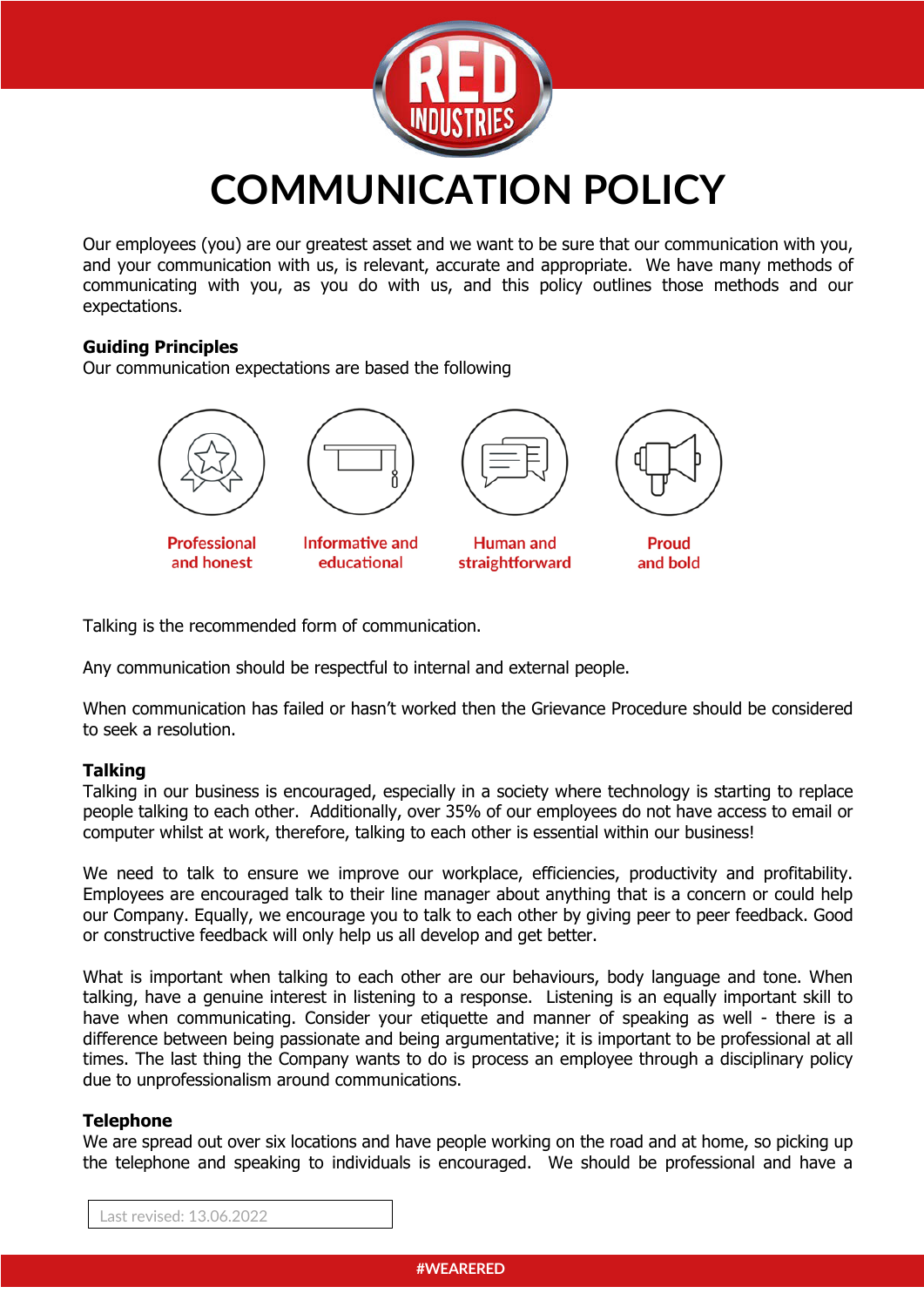

courteous manner at all times whether it is an internal or external conversation. It pays to be kind, so consider the recipient of your call and the impact you might have.

# **Answering a telephone /mobile phone**

When answering phones (and diverted phones), remember you're representing the company. Use a polite opening when answering the phone, such as:

 $\star$  Good *[morning / afternoon / evening]*, you are through to *[name]* at Red Industries, how can I help today?

Ensure you always provide your name at the beginning of the telephone conversation so that the caller knows who they are speaking to.

## **Answerphone / diversion**

Ensure answerphone messages reflect your current situation (e.g. out of the office).

Ensure your answerphone message states the following:

- $\star$  The date you are out of the business, and if you are accessible whilst out of the business;
- ê When you will be returning to work and/or will be able to respond to the call
- ê Name, title and contact details of who to contact in your absence, include telephone and email (and double check that they too are available and not out of the office at the same time!)

Ensure your business cover is aware of their role in supporting our customers (internal and external) when you are out of the business.

## **Meetings**

Informal and formal meetings help a business to operate and will include internal meetings and meetings with external people such as suppliers, customers or potential customers.

Employees can request a meeting with their line manager at any time too (actually, we encourage this if something is bothering you). Your manager will book an appropriate date/time/location, and confirm this to you.

Meetings in person or via video conferencing require all participants to be professional at all times and this includes thinking about your meeting room (or home surroundings), your dress code and your behaviours.

All meetings should have a very clear objectives and outcomes, which need to be cascaded before the meeting or at the start of the meeting. Actions from the meeting, it is good practice is to agree these and circulate them to all relevant participants so that follow up can be actioned.

## **Face to face meetings**

If you are meeting in person, ensure your meeting room is private and that you have the right facilities available. Ensure you have booked the room and won't be disturbed.

After the meeting, all information must be removed ensuring confidential documentation is not left in the meeting room.

#### **Video conferencing**

Our preferred video conferencing software is Microsoft Teams and all laptops and desk based equipment is set up to support this. When participating in a video conference ensure your surroundings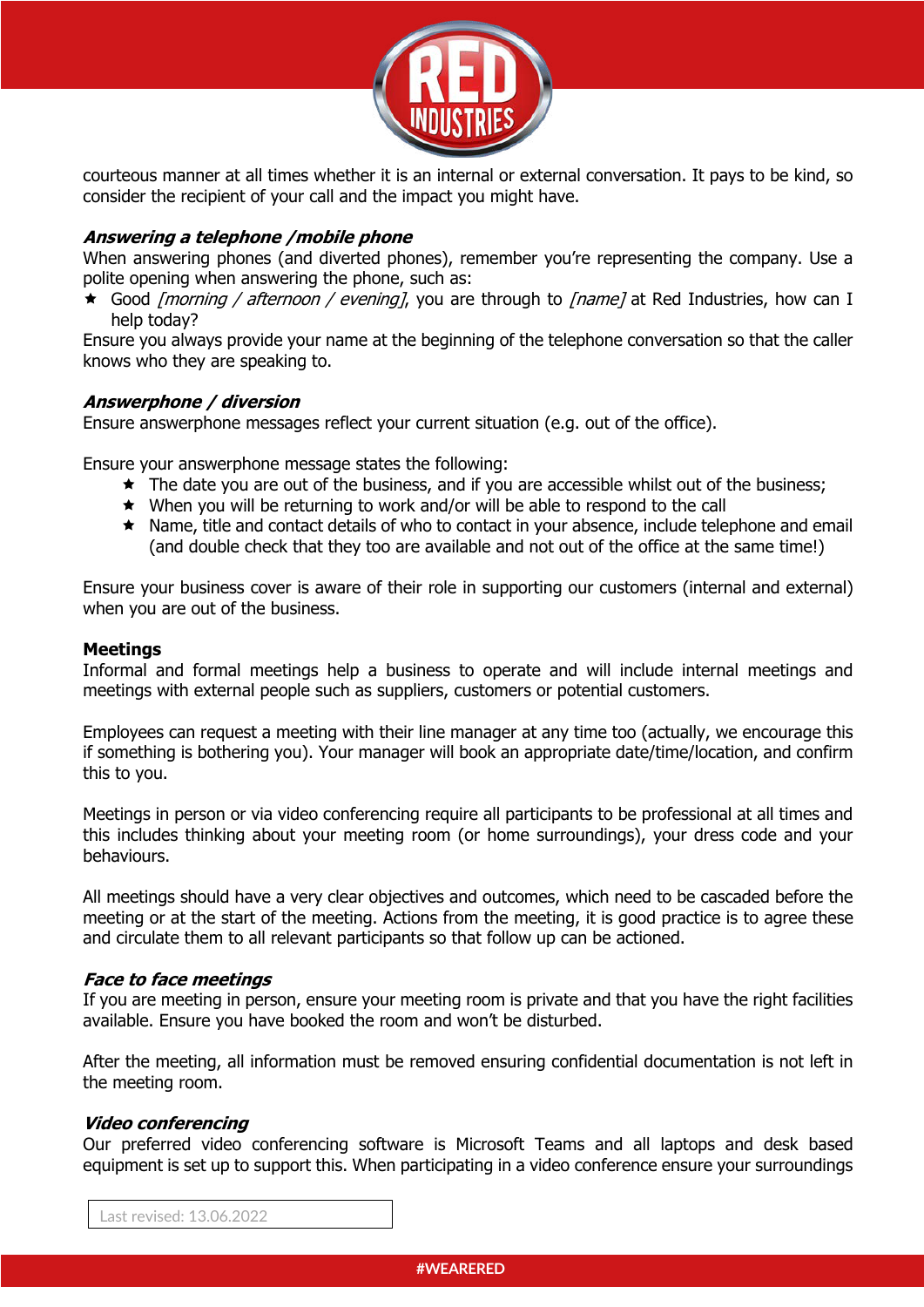

in front of the camera are tidy and professional looking (or use a picture to hide the mess!). Your speaker and microphone should be clear and background noise kept to a minimum. Also, double check your Wi-Fi capability.

Best practice, before any video conferencing, is to ensure all equipment is in good working order.

## **Email**

Email is used throughout the business to communicate with each other about business activity and, when used correctly, is a great tool. Adhere to these main points, and emails should help you in your role, not hinder you:

- 1. Before you send an email, ask yourself can I call to get the answer I need. If you need to send more than 2 emails on a subject, you really should be calling the person instead of sending an email.
- 2. Emails should have a clear and direct subject line. If it is information sharing only say that (e.g. INFO ONLY [subject])
- 3. Use "To" to the person you are asking for something or sharing something specifically with.
- 4. Use "cc" (copy) to those who you wish give information only. The use of "bcc" (blind copy) is only permitted to protect email confidentiality (e.g. to send to multiple customers or personal emails) and should not be encouraged under any other circumstances.
- 5. "Reply all" should be avoided. It creates unnecessary email trails (see point 1).
- 6. Signatures should include your main contact details and your job title and should comply with the branding guidelines.
- 7. Out of office messages should be personable but must include:
	- $\star$  The date you are out of the business, and if you are accessible whilst out of the business;
	- $\star$  When you will be returning to work and/or will be able to read and respond to your emails
	- \* Name, title and contact details of who to contact in your absence, include telephone and email (and double check that they too are available and not out of the office at the same time!)
- 8. Emails sent during "out of office" hours (evenings, weekends) may be sent by people catching up or working flexibly. However, the expectation of the sender should be to receive a response the following working day. Basically, weekend and evening emails are permitted but will be ignored until the person receiving it is back in work. The exception to this is if an emergency requires immediate attention, which in this case, will require a telephone call. We want you to have a break on a weekend so ask yourself if you really need to be working.

## **Communication methods**

There are various communication methods set up to help communication flow within our business.

## **CEO Update**

The CEO sends a weekly update on business activity by email. It is the responsibility of each individual employee to read and understand the information provided and the responsibility of management and supervisors to brief this out to their team using various communication methods (i.e. notice boards, team briefings).

# **Team Briefings**

These briefings will be created by management to communicate a specific item to a group of people.

Managers have a responsibility to issue the communication by the briefing date deadline stipulated by the Originator of the Team Briefing.